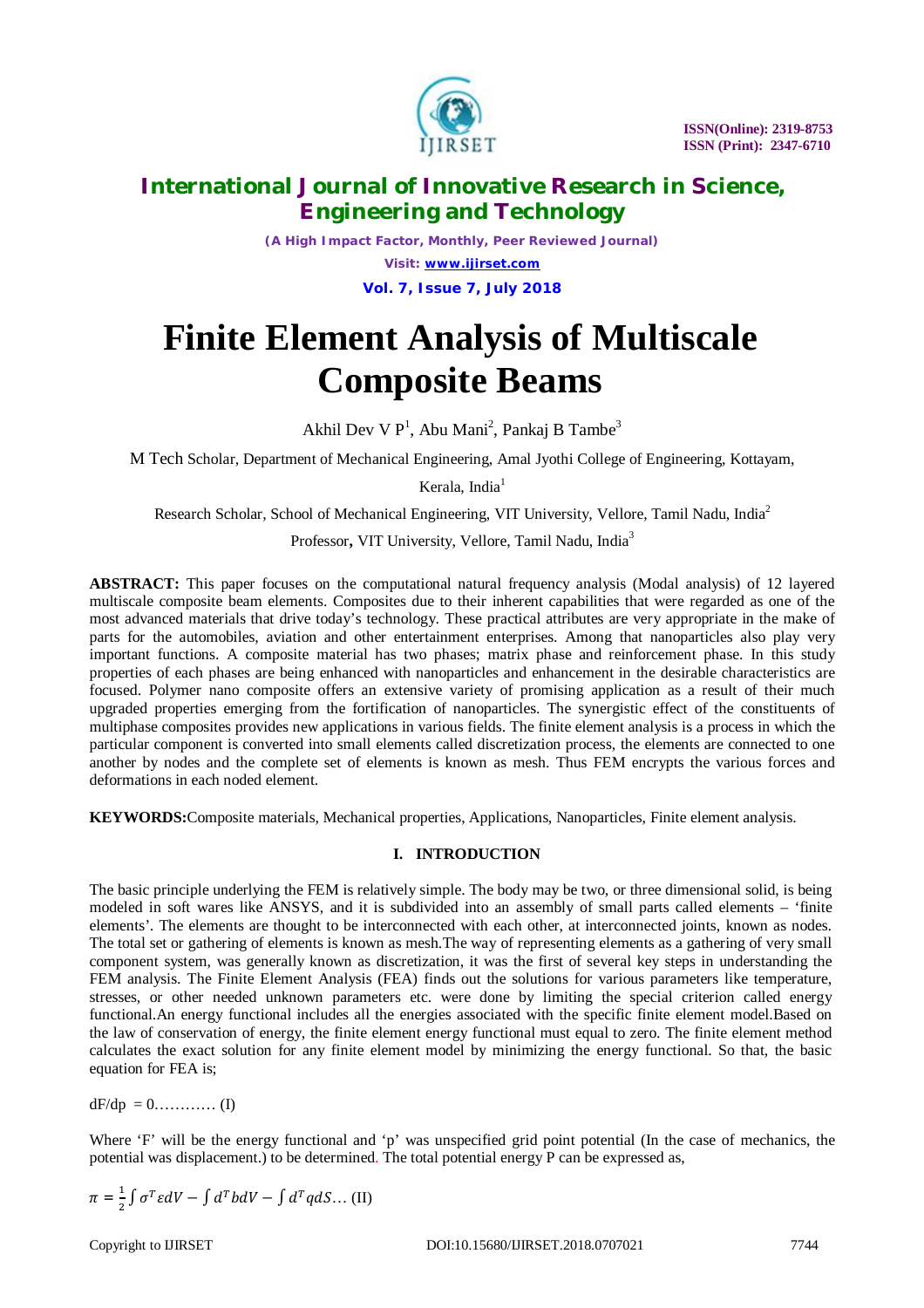

*(A High Impact Factor, Monthly, Peer Reviewed Journal)*

*Visit: [www.ijirset.com](http://www.ijirset.com)*

## **Vol. 7, Issue 7, July 2018**

Where  $\sigma$  and  $\varepsilon$  are the vectors of the stress and strain components at any point, respectively, d was the vector of displacement at any point, b the vector of body force components per unit volume, and q the vector of applied surface traction components at any surface point. In the finite element displacement method, only the displacement parameter was assumed to have unknown values at the nodal points, so that the dissimilarities within the element is described in terms of the nodal values by means of interpolation functions.

Thus, within any one element,  $d = N u$ ......... (III)

Where N is the matrix of interpolation functions termed shape functions and u is the vector of unknown nodal displacements. (u equivalent to p in the basic equation for FEA).

The strains within the element can be expressed in terms of the element nodal displacements as,

 $E = B$  u, where B is the strain displacement matrix.

Finally, the stresses are related to the strains by using an elasticity matrix (eg, Young's modulus) as  $\sigma = E \varepsilon$ .....(IV) The total potential energy of the discretized structure will be the whole of the energy contributions of every individual component. The finite element method (FEM) is the supreme discretization procedure using in structural mechanics. The fundamental idea in the physical understanding of the FEM is the subdivision of the numerical model into disjoint (non over lapping) components of simple geometry called finite elements or elements for short. The response of each element was expressed in terms of a finite number of degrees of freedom described as the value of an unknown function, or functions, at an arrangement of nodal points. The reaction of the numerical model is then thought to be approximated by that of the discrete model obtained by connecting or gathering the accumulation of all components. The disengagement assembly concept occurs normally while examining many artificial and natural systems[1-3]. FEM Solution process procedures should be like, after the geometry of structure was over, then it will be divided into finite number of small elements, called discretization or meshing. Then the elements are connected at the nodes to form an approximate system of equations for the whole structure, generally it was known as the element matrix creation method. At last, the final step was solution, solving the system of equations involving unknown quantities at the nodes with boundary conditions. Thus get the desired results for analysis with values of unknown quantities.

The finite element analysis method have capabilities to solve a variety of problems ranging from a simple, linear, static analysis to a complex, nonlinear, transient dynamic analysis. The various types of analysis are;[4]

- 1. Structural analysis
- 2. Modal analysis
- 3. Thermal analysis
- 4. Fluid flow analysis.

Among this Modal analysis is utilized to calculate the vibrational characters (natural frequencies and mode shape) of a structure or a machine part while it is being designed. It can similarly be utilized for beginning stage for another, more detailed, dynamic examination, such as a transient dynamic investigation, a harmonic response analysis, or a spectrum analysis. Modal analysis is used to determine the natural frequencies and mode shapes of a structure. In the case of designing structures for dynamic loading conditions, finding natural frequencies and mode shapes are important parameters [5-7].

#### **II. MULTISCALE COMPOSITE BEAM**

Multiscale composite system is simply a composite material, which has several scales of constituents. The fiber epoxy composite system have macro and micro scale, to this when we adding nano fillers it has another scale called nano scale. That is the composite system so obtained has three different scales of geometrical constituents. It is not necessary that the final product will be in nano scale, it can be micro or macroscopic in size. So that it can called multiphase/multiscale composite system. Besides the matrix and reinforcement phase (micro or macro ) scale, it has one nano scale too.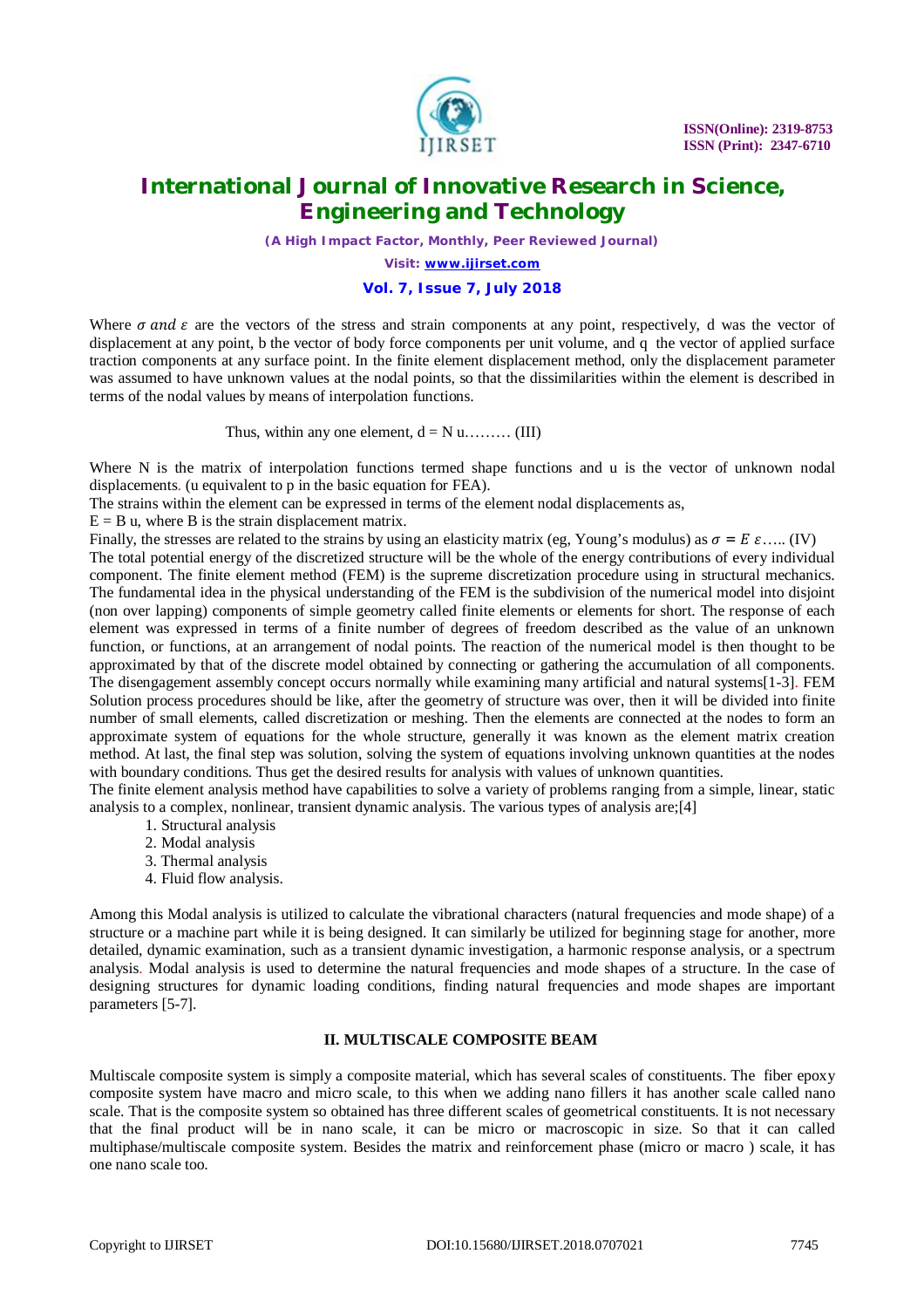

*(A High Impact Factor, Monthly, Peer Reviewed Journal) Visit: [www.ijirset.com](http://www.ijirset.com)* **Vol. 7, Issue 7, July 2018**



Fig1 Multiscale composite system

The above figure1 shows the sample representation of a multiphase graphene - hbn epoxy composite system. The finite element modeling method have capabilities to solve a variety of problems ranging from a simple, linear, static analysis to a complex, nonlinear, transient dynamic analysis.

### **III. MODELING OF COMPOSITE BEAMS**

The modeling of the 12 layered composite beam elements was done using ANSYS 17.0. The basic dimension of the composite beam element that required is, Length  $=$  400mm, breadth  $=$  50mm and thickness  $=$  4mm. The analysis was done with dimensions less than the original structure because, for the experimental analysis to done clamps are providing at the ends of the specimen so that much length should be avoided for modal analysis in ANSYS. As the fixed beam analysis are done by providing two clamps on two ends of the specimen at 50mm from each ends. Therefore the cantilever beam analysis was done by fixing the clamp at 100mm from the end of the specimen, so that the length for both analyses should be same.A typical finite element analysis on a software system needs the accompanying data:

- 1. Nodal point spatial locations (geometry)
- 2. Elements connecting the nodal points
- 3. Mass properties
- 4. Boundary conditions or restraints
- 5. Loading or forcing function details
- 6. Analysis options.

In spite of the fact that FEM is a discretization technique, the number of degrees of freedom (DOF) of a FEM model was necessarily finite. They are collected in a column vector called 'u'. This vector is typically called the DOF vector or state vector. The term nodal displacement vector for 'u' is held to mechanical applications. The first step in modeling or analysis was, to give the properties of the material for the analysis to done. Engineering data was the option in the software to give the material properties. The modeling of the 12 layered specimen was done in two ways that is providing fixed support in one end that is cantilever beam and another one is fixed beam.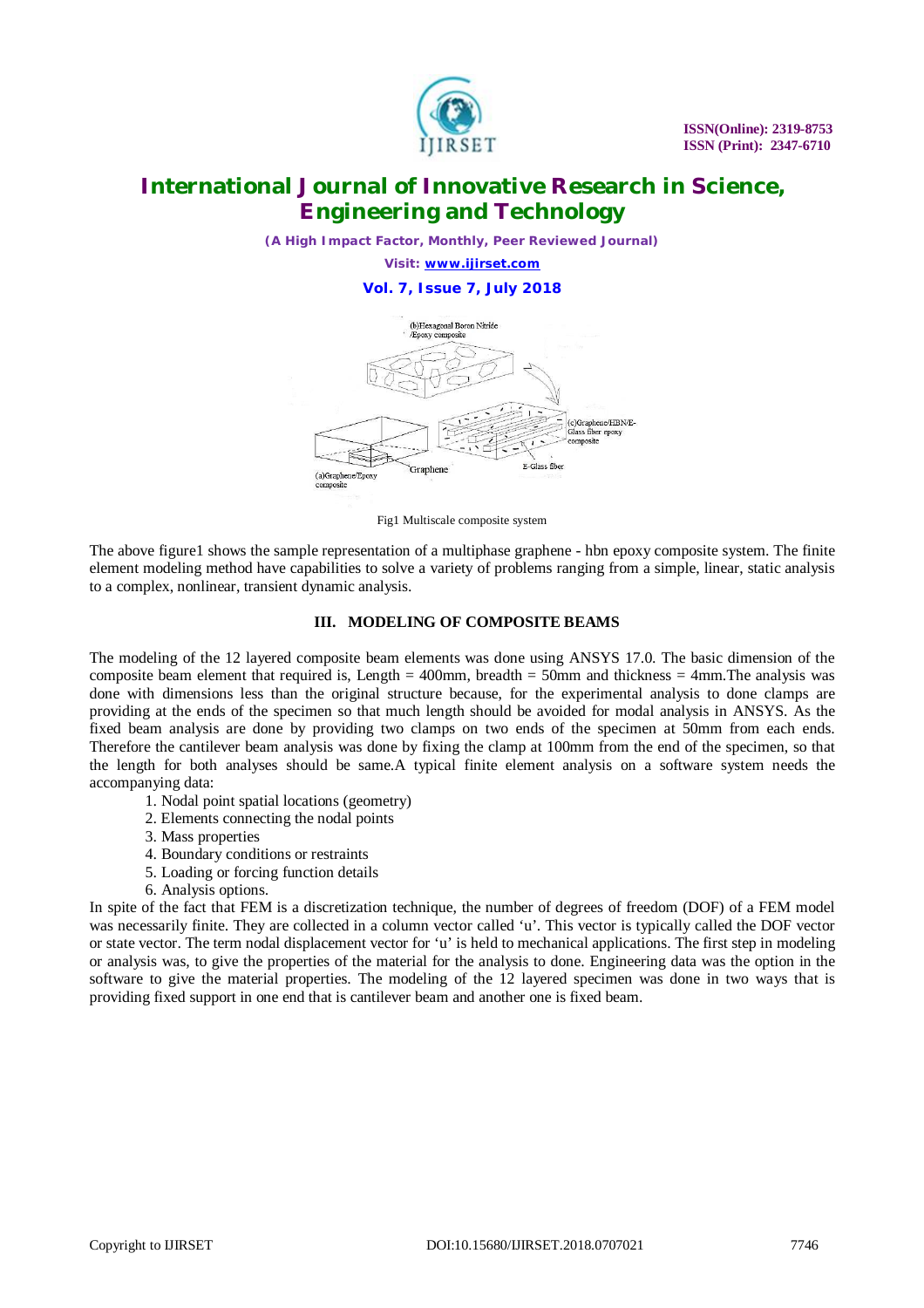

*(A High Impact Factor, Monthly, Peer Reviewed Journal)*

*Visit: [www.ijirset.com](http://www.ijirset.com)*

**Vol. 7, Issue 7, July 2018**

## **III.iE-GLASS FIBER- DGEBA EPOXY COMPOSITE SYSTEM**

For the pure fiber - epoxy composite system the cantilever and fixed beam condition will be like this.



Figure 2 (a) E-glass fiber epoxy composite Cantilever beam: (b) E-glass fiber epoxy composite fixed beam.

#### **III.ii E-GLASS FIBER- GRAPHENE EPOXY COMPOSITE SYSTEM**



Fig 3 (a) E-glass fiber- Graphene epoxy composite cantilever beam : (b) E-glass fiber- Graphene epoxy composite fixed beam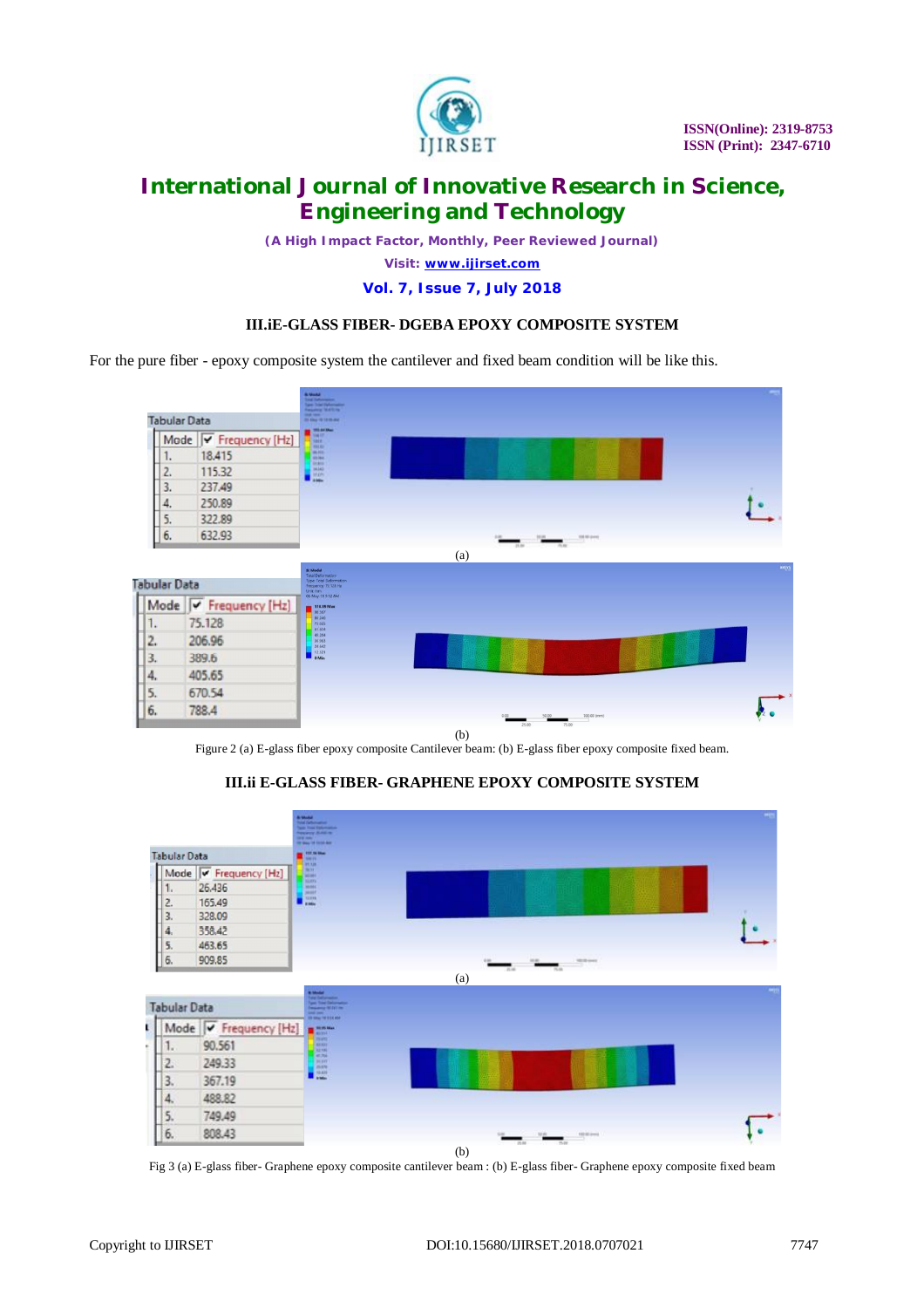

*(A High Impact Factor, Monthly, Peer Reviewed Journal) Visit: [www.ijirset.com](http://www.ijirset.com)*

**Vol. 7, Issue 7, July 2018**

## **III.iiiE-GLASS FIBER- HBN EPOXY COMPOSITE SYSTEM**



(a)

|                         | <b>Tabular Data</b>                                       |                                    | <b>Without Inc.</b><br><b>HANGER</b><br><b>HEAT SERVICE</b> | <b>MUS</b> |
|-------------------------|-----------------------------------------------------------|------------------------------------|-------------------------------------------------------------|------------|
|                         | Mode                                                      | $\sqrt{\mathsf{F}}$ Frequency [Hz] |                                                             |            |
|                         |                                                           |                                    |                                                             |            |
|                         | 1.                                                        | 105.25                             |                                                             |            |
| $\frac{1}{2}$           | 2.                                                        | 289.62                             |                                                             |            |
| $\overline{\mathbf{3}}$ | 3.                                                        | 388.59                             |                                                             |            |
|                         | $\begin{array}{r} 4 & 4. \\ 5 & 5. \\ 6 & 6. \end{array}$ | 568.08                             |                                                             |            |
|                         |                                                           | 797.01                             |                                                             |            |
|                         |                                                           | 940.3                              | <b>North State</b>                                          |            |
|                         |                                                           |                                    | (b)                                                         |            |

Fig 4 (a) E-glass fiber- HBN epoxy composite cantilever beam : (b) E-glass fiber- HBN epoxy composite fixed beam.

#### **Tabular Data** Mode v Frequency [Hz] U.  $\frac{1}{2}$  $\mathbf{1}$ . 29.4  $\overline{c}$ 183.95  $\overline{3}$ 350.  $\overline{4}$ 395.81 5. 515.82 (a) **Tabular Data** Mode  $\overline{V}$  Frequency [Hz]  $1.$ 105.75 2. 291.01 3. 390.45 4. 570.8 5. 800.82 6. 944.8 (b)

**III.ivE-GLASS FIBER- GRAPHENE – HBN EPOXY COMPOSITE SYSTEM**

Fig 5(a) E-glass fiber- Graphene – HBN epoxy composite cantilever beam : (b) E-glass fiber- Graphene – HBN epoxy composite fixed beam.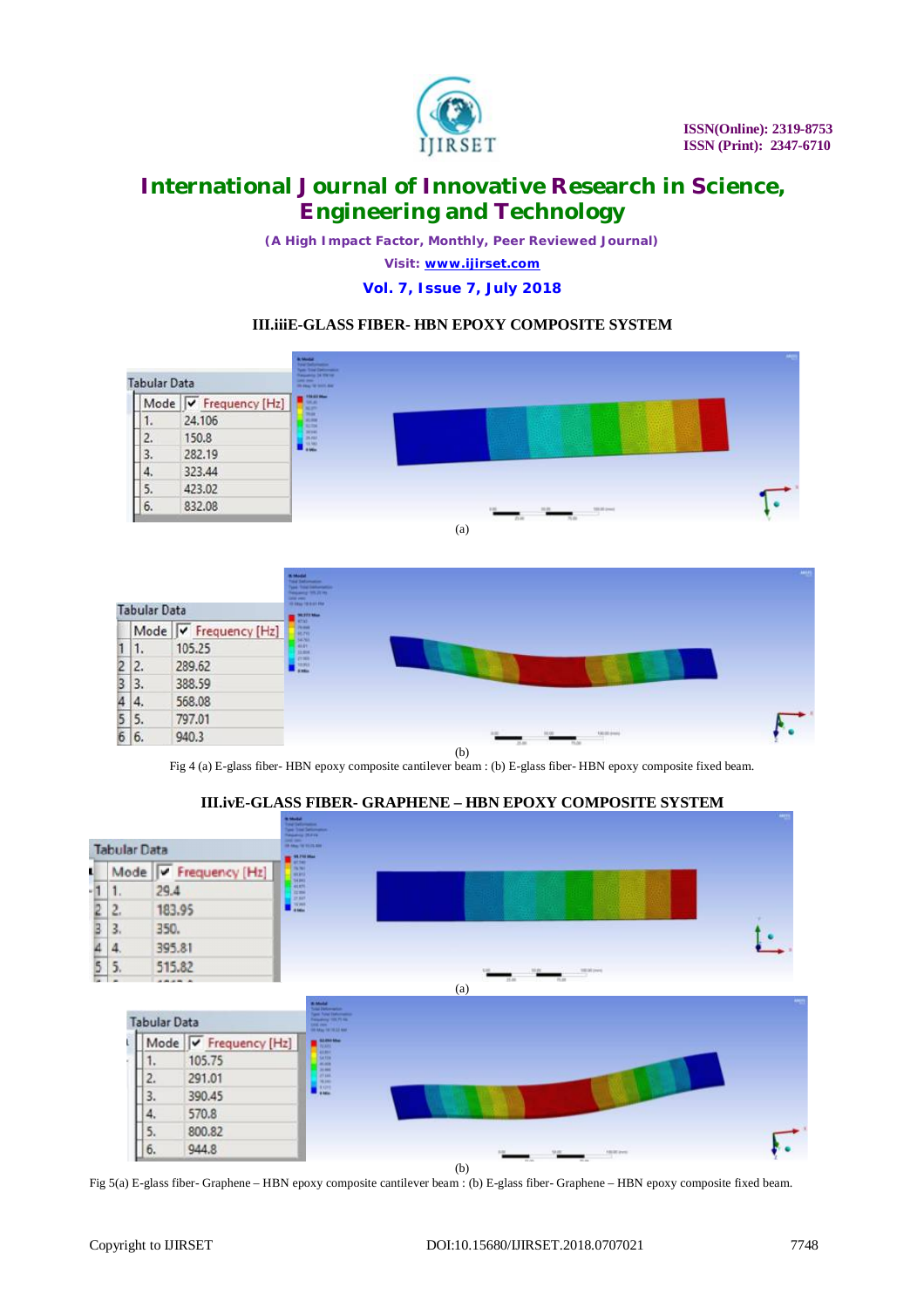

*(A High Impact Factor, Monthly, Peer Reviewed Journal)*

*Visit: [www.ijirset.com](http://www.ijirset.com)*

#### **Vol. 7, Issue 7, July 2018**

#### **IV. RESULT AND DISCUSSION**

The figures 2(a), 2(b), 3(a), 3(b), 4(a), 4(b), 5(a) and 5(b) are the modal solution images of the composite beam element. From the results, it was clear that with the combination of the nanoparticles properties that the natural frequency of each beam element was increasing table1. Also the layer by layer addition of fibers favors the distribution of stresses to a great extent, so that stresses will transferred to the entire 12 layer of the element. Hence the stress concentration will be less, also from the results it was clear that with increased stiffness of the specimens with addition of nano fillers the deformation of the beam also decreases table 2. Addition of the fillers increased natural frequency of the system as well as decreases the deformation. Therefore the enhancement of the composite material by the particular addition of fillers favors a new way to the applications of composite materials.

| N <sub>0</sub> | Modes                         | Cantilever beam ANSYS results<br>(Hz) |               |                 |                     | Fixed beam ANSYS results<br>(Hz) |                 |        |                     |
|----------------|-------------------------------|---------------------------------------|---------------|-----------------|---------------------|----------------------------------|-----------------|--------|---------------------|
|                |                               | Glass<br>fiber-<br>Epoxy<br>E)        | <b>GE-HBN</b> | GE-<br>Graphene | GE-HBN-<br>Graphene | Glass<br>fiber-<br>Epoxy(GE)     | GE-<br>Graphene | GE-HBN | GE-HBN-<br>Graphene |
|                |                               | 18.41                                 | 24.106        | 26.45           | 29.426              | 75.128                           | 90.56           | 105.25 | 105.75              |
| $\mathcal{D}$  | $\mathfrak{D}_{\mathfrak{p}}$ | 115.32                                | 150.8         | 165.49          | 183.95              | 206.96                           | 249.33          | 289.62 | 291.01              |
| 3              | 3                             | 237.49                                | 282.19        | 328.09          | 350                 | 389.6                            | 367.19          | 388.59 | 390.45              |
|                | 4                             | 250.89                                | 323.44        | 358.42          | 395.81              | 405.65                           | 488.82          | 568.08 | 570.8               |
| 5              | 5                             | 322.89                                | 423.02        | 463.65          | 515.82              | 670.54                           | 749.49          | 797.01 | 800.82              |
| 6              | 6                             | 632.93                                | 832.08        | 909.85          | 1013.8              | 788.4                            | 808.43          | 940.3  | 944.8               |

Table 1: Natural frequencies of beam elements.

|                    | Cantilever beam ANSYS results<br>(mm) |               |                 |                     | Fixed beam ANSYS results<br>(mm) |               |                 |                     |
|--------------------|---------------------------------------|---------------|-----------------|---------------------|----------------------------------|---------------|-----------------|---------------------|
| Deformati<br>on in |                                       |               |                 |                     |                                  |               |                 |                     |
| (mm)               | fiber-<br>Glass<br>Epoxy(GE)          | <b>GE-HBN</b> | GE-<br>Graphene | GE-HBN-<br>Graphene | fiber-<br>Glass<br>Epoxy(GE)     | <b>GE-HBN</b> | GE-<br>Graphene | GE-HBN-<br>Graphene |
|                    | 155.44                                | 118.63        | 117.6           | 98.718              | 110.89                           | 98.573        | 93.95           | 82.094              |

Table 2: Deformations of beam elements.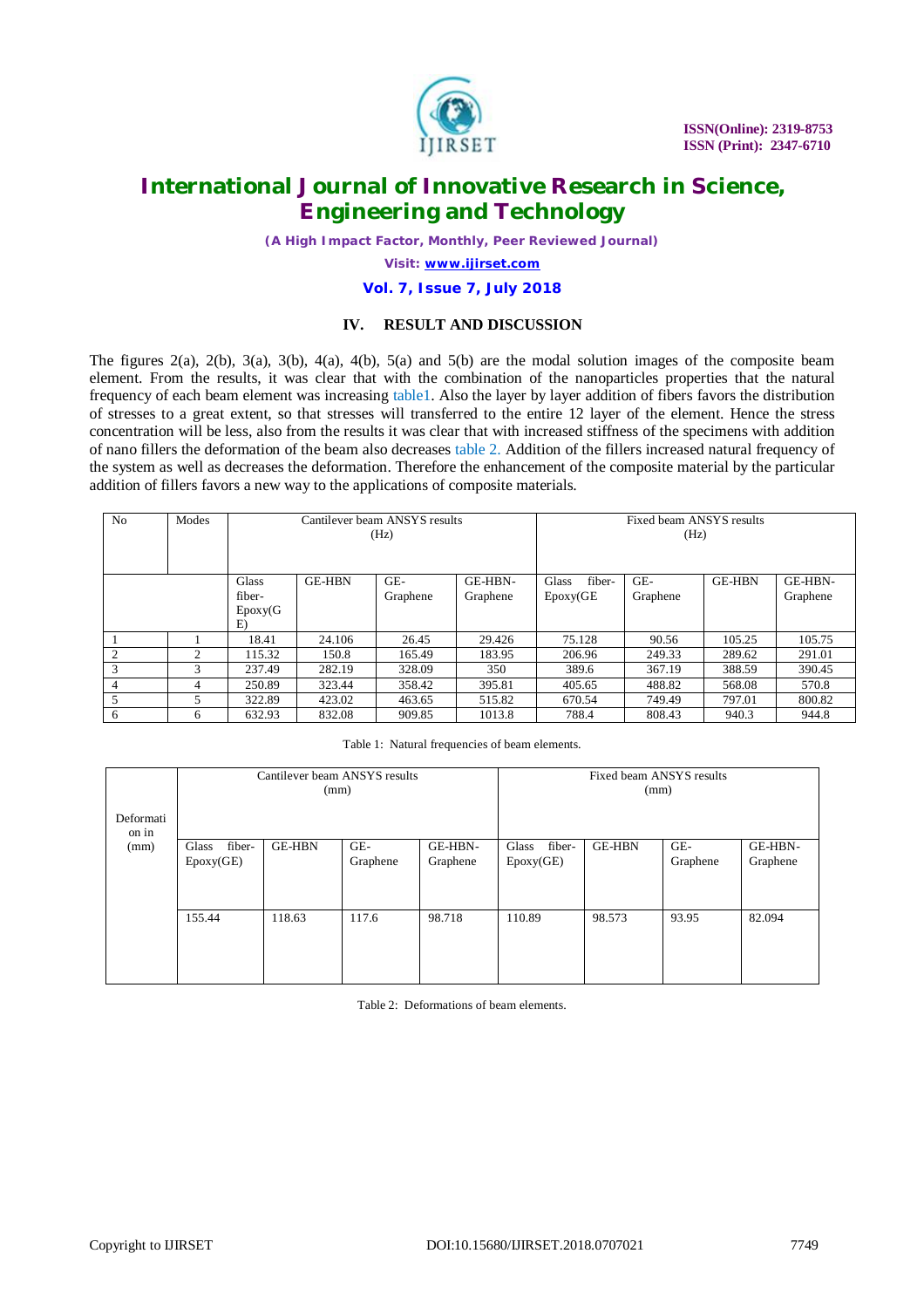

*(A High Impact Factor, Monthly, Peer Reviewed Journal)*

*Visit: [www.ijirset.com](http://www.ijirset.com)* **Vol. 7, Issue 7, July 2018**



(b)

Figure 3.5 (a) Computational Modal results of cantilever composite beams : (b) Modal results of fixed beams

The figure 3.5 (a) shows the graphs of comparison of results obtained by computational modal analysis cantilever beam condition of composite beams. From the graph it was clear that with the addition of nanoparticles the natural frequency of the structure increasing**.** Result was same for fixed beam condition also fig 3.5(b) . In most of the traditional composites, the modulus can predict. The main reason why the modulus was changed because of change in load transfer. That is if a high modulus filler is added to a lower modulus polymer, then load transfers from the matrix to the filler, leading to an increase in modulus. Here, due to the crystalline structure of graphene and HBN the adhesion increases. Due to the higher d-spacing the surface area of filler increases and hence the adhesion rate also increases. Also because of the increased bonding between added particles and the composite system which resists elongation, the stiffness of the specimen increases and hence the natural frequency also increases.Dynamic response study was an important area, which includes many applications. Mainly in structure related and automotive related fields. Various auto motives are making their products by analyzing the materials dynamic responses with many conditions. One of the good example was that the famous Land Rover automobile manufacturing company uses dynamic response analysis and studies to their vehicles, for better traction control and stability in roadways. It was one small example, like these more industrialists uses these technique for the better performance of their structures or products. Hence materials with good stiffness and dynamic behavior capability can find many applications in various fields. Also by the inclusion of nano filers to the composition, composite material finds new way of their application. Thus materials with novel properties can find their applications in advanced fiel